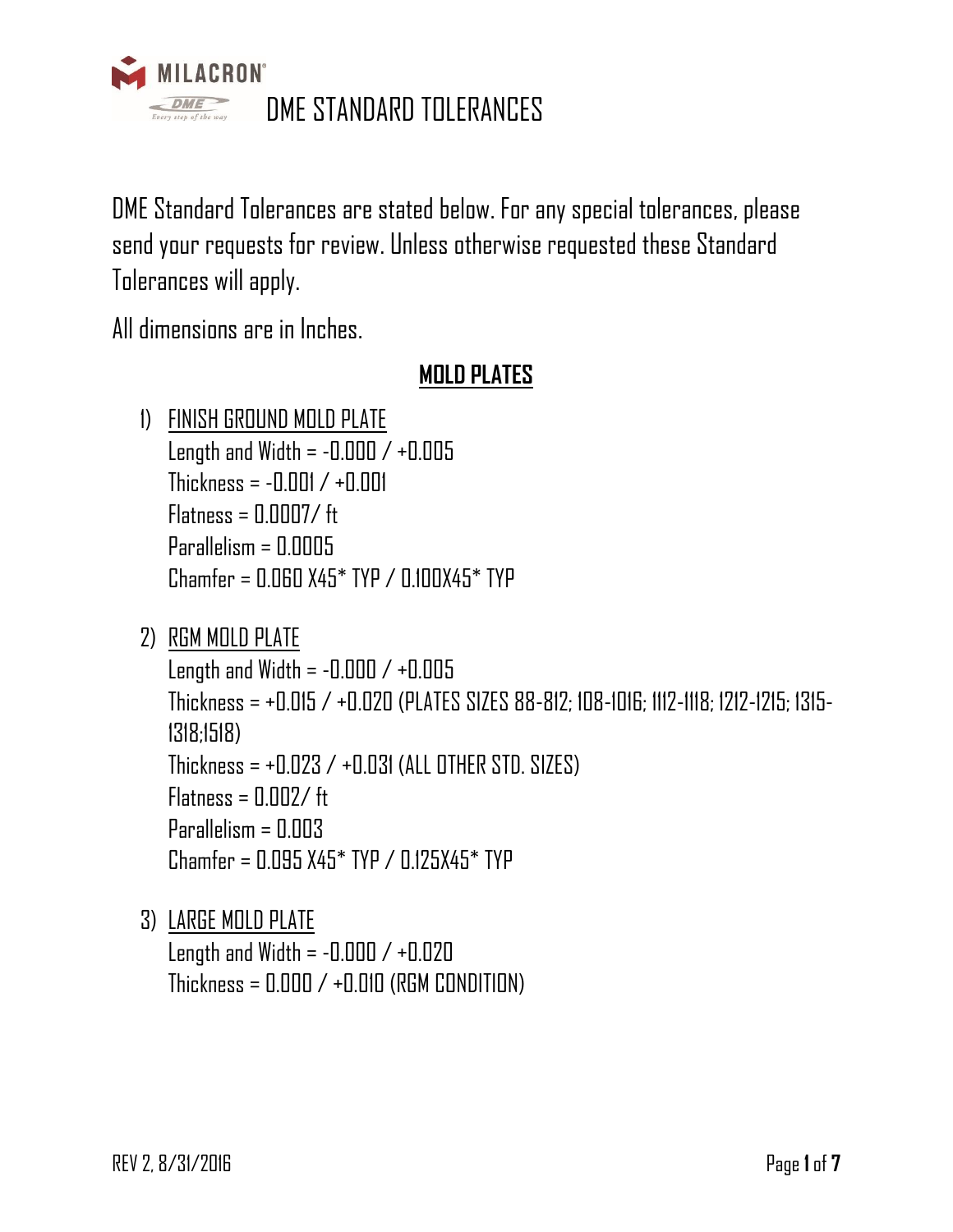

- 4) EJECTOR PLATE Length= -0.030 / -0.045 Width = -0.010 / 0.000 Thickness= -0.001/ +0.001 Flatness= 0.001/ ft Parallelism= 0.001 Chamfer = 0.050X45\* TYP Minimum
- 5) EJECTOR RETAINER PLATE

Length= -0.030 / -0.045 Width = -0.010 / 0.000 Thickness= 0.000/ +0.015 (RGM CONDITION) Flatness= 0.005/ ft Parallelism= 0.005 Chamfer = 0.050X45\* TYP Minimum

- 6) SPACER BLOCK  $Length = -0.000 / +0.005$  $C$  (Riser Height) =  $-0.001 / +0.001$  (FINISH GROUND)  $P$  (Width) =  $-0.000 / +0.015$
- 7) DIE BLOCK

Thickness, Width and Length  $= +0.050 / 0.060$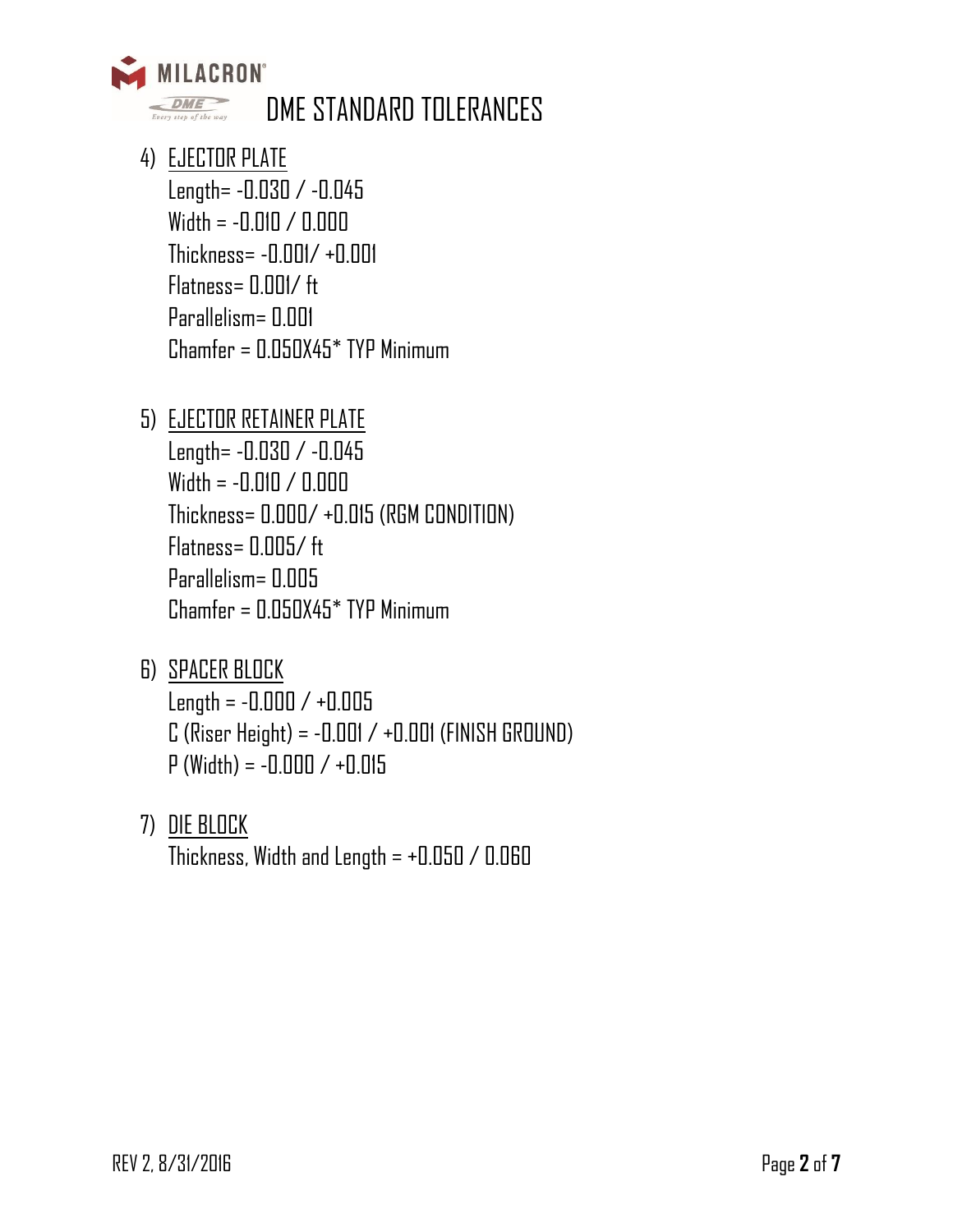

### **MOLD BASE FEATURE**

### 1) LEADER PIN

 $Diameter = (Nominal) + 0.0006/ + 0.0011$ Depth= +0.005/ +0.030 Alignment= -0.001 /+0.001 Location= -0.001 /+0.001

## 2) BUSHINGS

Diameter = (Nominal) +0.0004/ +0.0008 Depth= +0.005/ +0.030 Alignment= -0.001 /+0.001 Location= -0.001 /+0.001

### 3) LOCATING RING Diameter = (Nominal) -0.006/ +0.004 Depth= -0.000/ +0.015 Alignment= -0.002 /+0.002 Location= -0.002 /+0.002

4) SPRUE BUSHING Diameter = (Nominal) +0.0003/ +0.0011 Depth= -0.000/ +0.010 Alignment= -0.002 /+0.002 Location= -0.002 /+0.002

# 5) SPRUE PULLER PIN Diameter = (Nominal) +0.001/ +0.002 Depth= (Nominal +0.001) +0.005/-0.000 Alignment= -0.002 /+0.002 Location= -0.002 /+0.002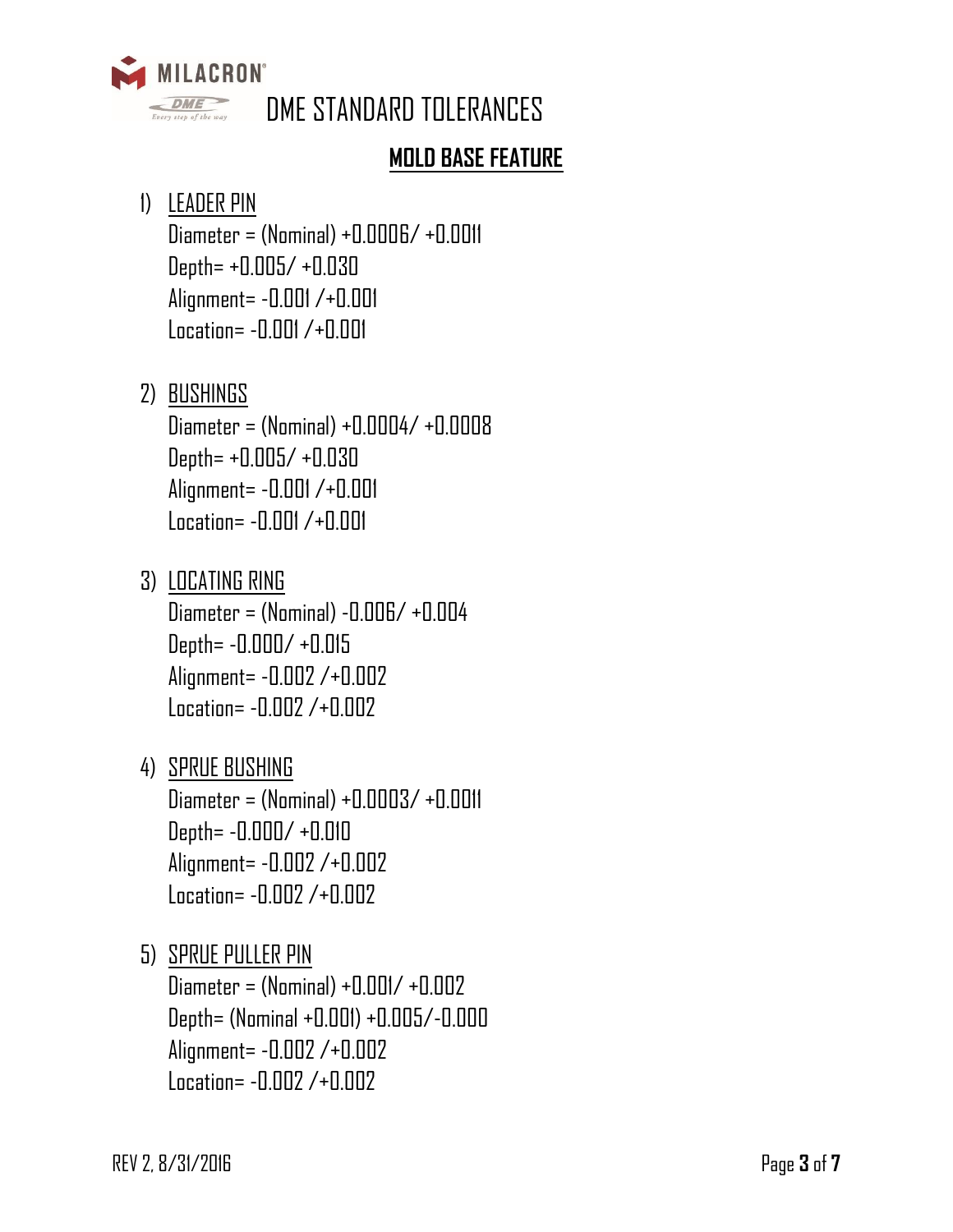

- 6) ASSEMBLY BOLT Diameter = (Nominal +1/32) -0.020 /+0.020 Depth= (Nominal) -0.000/+0.030 Alignment= -0.003 /+0.003 Location= -0.003 /+0.003
- 7) TUBULAR DOWEL Diameter = +0.0008/ +0.0030 Depth= -0.000/+0.025 Alignment= -0.001 /+0.001 Location= -0.003 /+0.003
- 8) SOLID DOWEL Diameter = +0.0008/ +0.0030 Depth= -0.000/+0.030 Alignment= -0.001 /+0.001 Location= -0.003 /+0.003
- 9) SHOULDER BOLT  $Diameter = -0.000/ +0.001$ Depth= -0.000/+0.030 Alignment= -0.001 /+0.001 Location= -0.003 /+0.003
- 10) RETURN PIN

Diameter = +0.002/ +0.004 Depth= -0.000/+0.005 Alignment= -0.001 /+0.001 Location= -0.001 /+0.001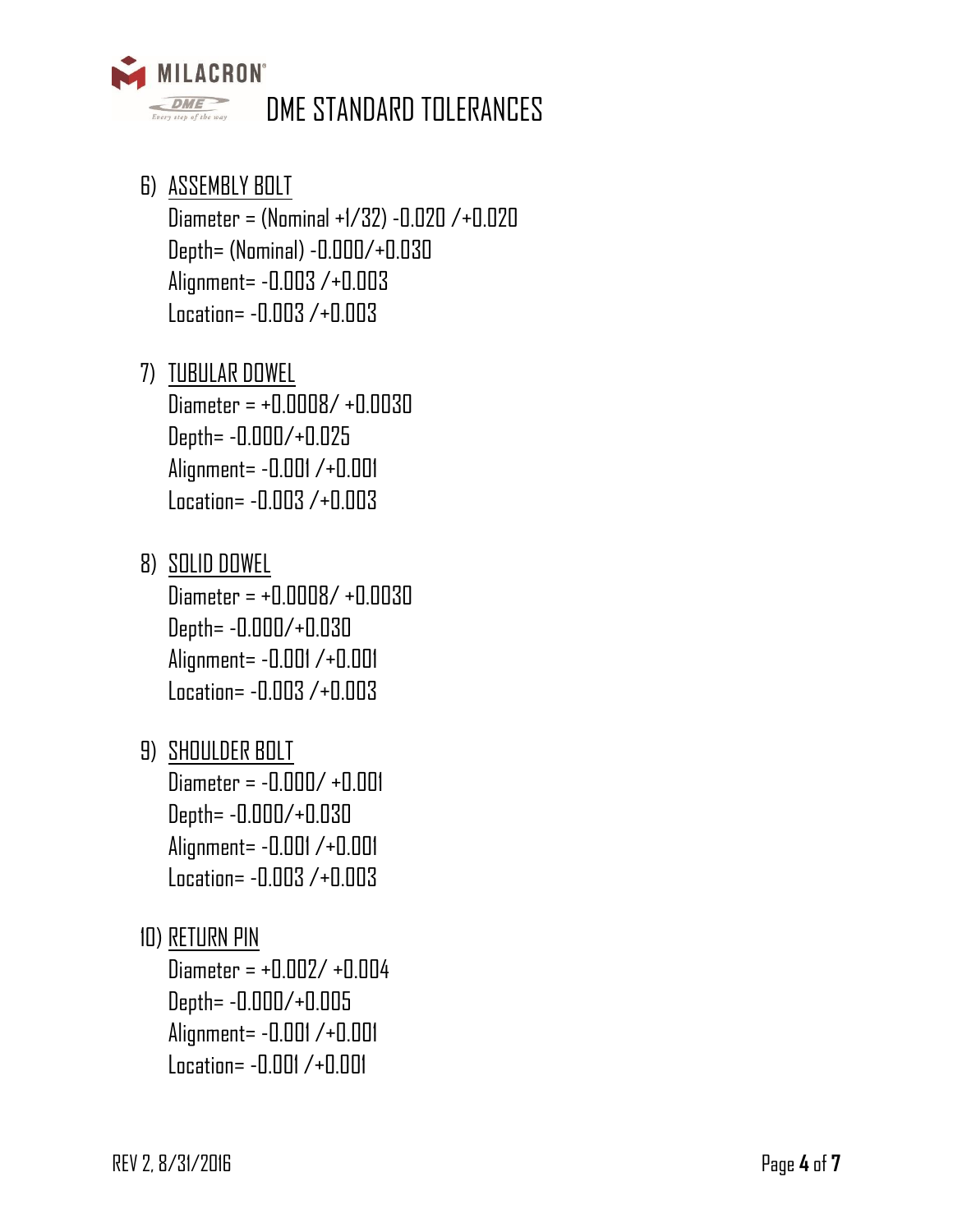

- 11) RETURN PIN / CLEARANCE Diameter = (Nominal +0.015) -0.004/+0.010 Alignment= -0.001 /+0.001 Location= -0.001 /+0.001
- 12) STOP BUTTON Diameter = -0.0001/ +0.0005 Location= -0.015 /+0.015
- 13) GUIDED EJECTION Diameter = +0.0003/+0.0011 Depth= CB DEPTH +0.005/+0.030 Location= -0.001 /+0.001
- 14) EJECTOR PIN MACHINING TOLERANCE (CLEARANCE, REAM, COUNTER BORE) Diameter = +0.0005/+0.001 Location= -0.001 /+0.001
- 15) CORE PIN MACHINING TOLERANCE (CLEARANCE, REAM, COUNTER BORE)  $Diameter = +0.0005/+0.001$ Location= -0.001 /+0.001
- 16) SLEEVE PIN MACHINING TOLERANCE (CLEARANCE, REAM, COUNTER BORE)  $Diameter = +0.0005/+0.001$ Location= -0.001 /+0.001
- 17) EYE BOLT HOLES (TAP DRILL SIZE, DIAMETER AND DEPTH) Diameter = -0.00/+0.06 Location= -0.001 /+0.001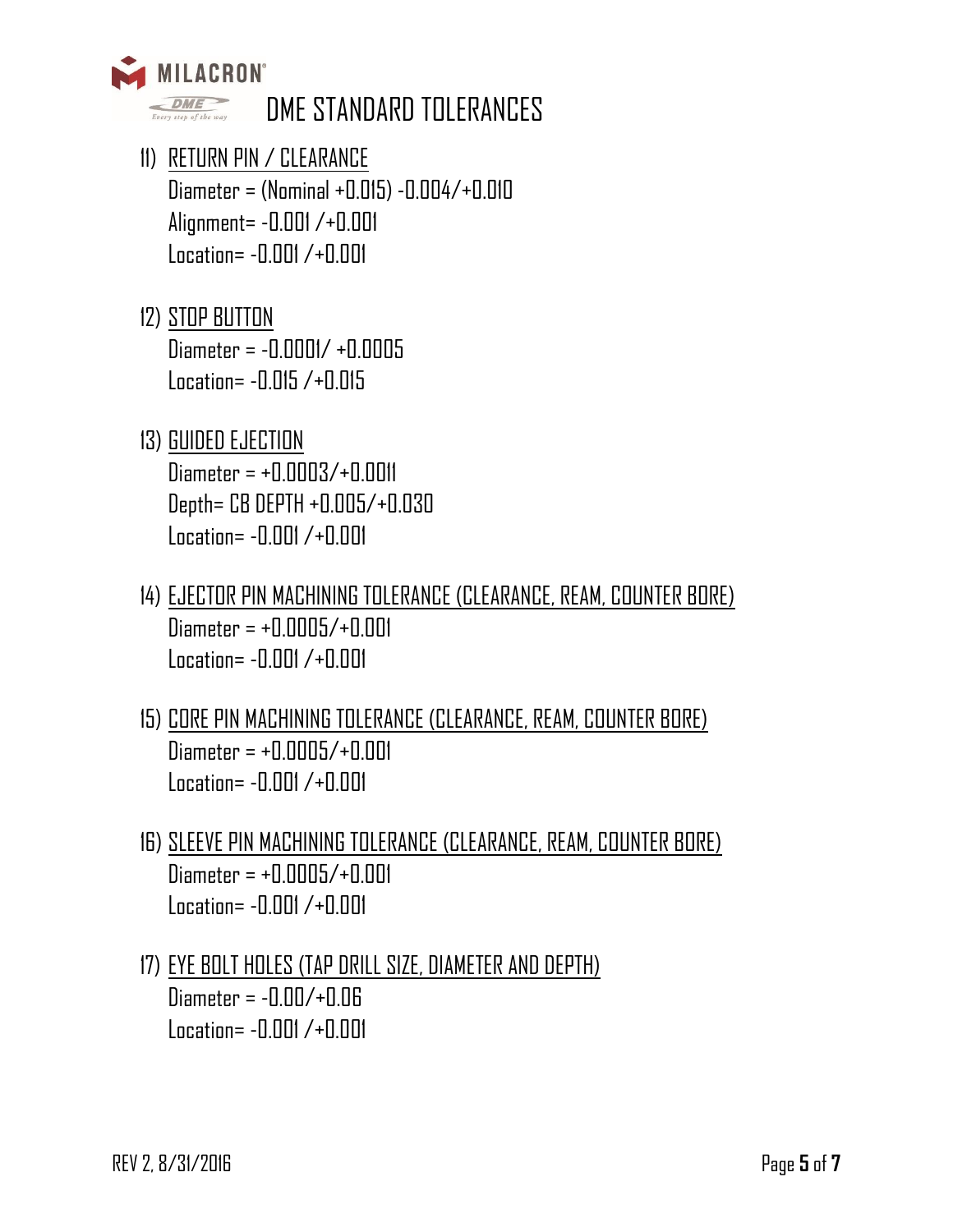

## 18) FINISH POCKET

Length and Width  $= -0.001 / +0.001$ Depth = -0.001 /+0.001 Angle= -0.001 /+0.001 Alignment = -0.0005 /+0.0005 Location= -0.0005 /+0.0005

#### 19) FINISH BORE

Diameter = -0.001/ +0.001 Depth= -0.001/+0.001 Angle= -0.001/+0.001 Alignment= -0.0005 /+0.0005 Location= -0.0005 /+0.0005

### 20) ANGLE HORN PIN

Diameter = -0.0005/ +0.0005 Depth= -0.005/+0.005 Angle= -15'/+ 15' Alignment= -0.0005 /+0.0005 Location= -0.003 /+0.003

### 21) NOZZLE DROP

Diameter = -0.0005/ +0.0005 Depth= -0.0005/+0.0005 Alignment= -0.0005 /+0.0005 Location= -0.0005 /+0.0005